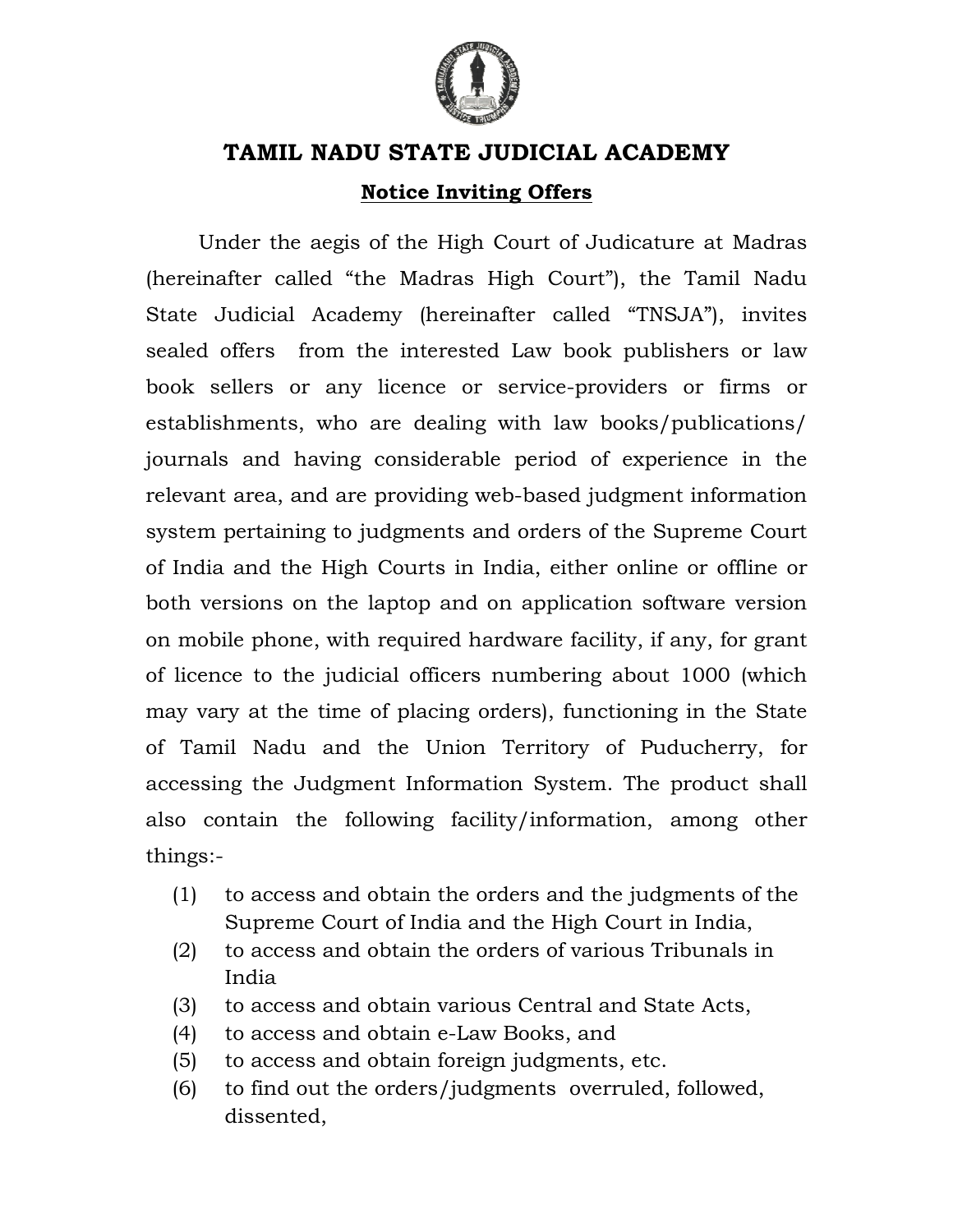| S1.<br>No. | Description                                  |                                                                                                                                                             |  |
|------------|----------------------------------------------|-------------------------------------------------------------------------------------------------------------------------------------------------------------|--|
| 1.         | Specification                                | To provide judgment information<br>system as aforementioned                                                                                                 |  |
| 2.         | Date and time for submission<br>of offers    | From 10.00 a.m of 14.03.2017 to<br>5.00 p.m of 20.03.2017                                                                                                   |  |
| 3.         | Mode and place of<br>submission of offers    | Either in person or by post to the<br>Director, Tamil Nadu State Judicial<br>Academy, 30/95, "Malligai"<br>P.S.K.R. Salai,<br>R.A.Puram, Chennai - 600 028. |  |
| 4.         | Date, time and place of<br>opening of offers | <b>21.03.2017</b> at 5.00 p.m. at the<br>Madras High Court buildings                                                                                        |  |
| 5.         | Area to be covered                           | Tamil Nadu and Puducherry                                                                                                                                   |  |

#### **Requirement specifications**

- 1. Providing licence to the judicial officers functioning in the State of Tamil Nadu and the Union Territory of Puducherry for accessing judgment information system, without any violation of copyright or any such legal rights accrued or conferred upon any author or publisher, and the product so provided shall contain the following information, among other things:-
- a) to access and obtain the orders and the judgments of the Supreme Court of India and the High Court in India,
- b) to access and obtain the orders of various Tribunals in India
- c) to access and obtain various Central and State Acts,
- d) to access and obtain e-Law Books, and
- e) to access and obtain foreign judgments, etc.
- f) to find out the orders/judgments overruled, followed, dissented,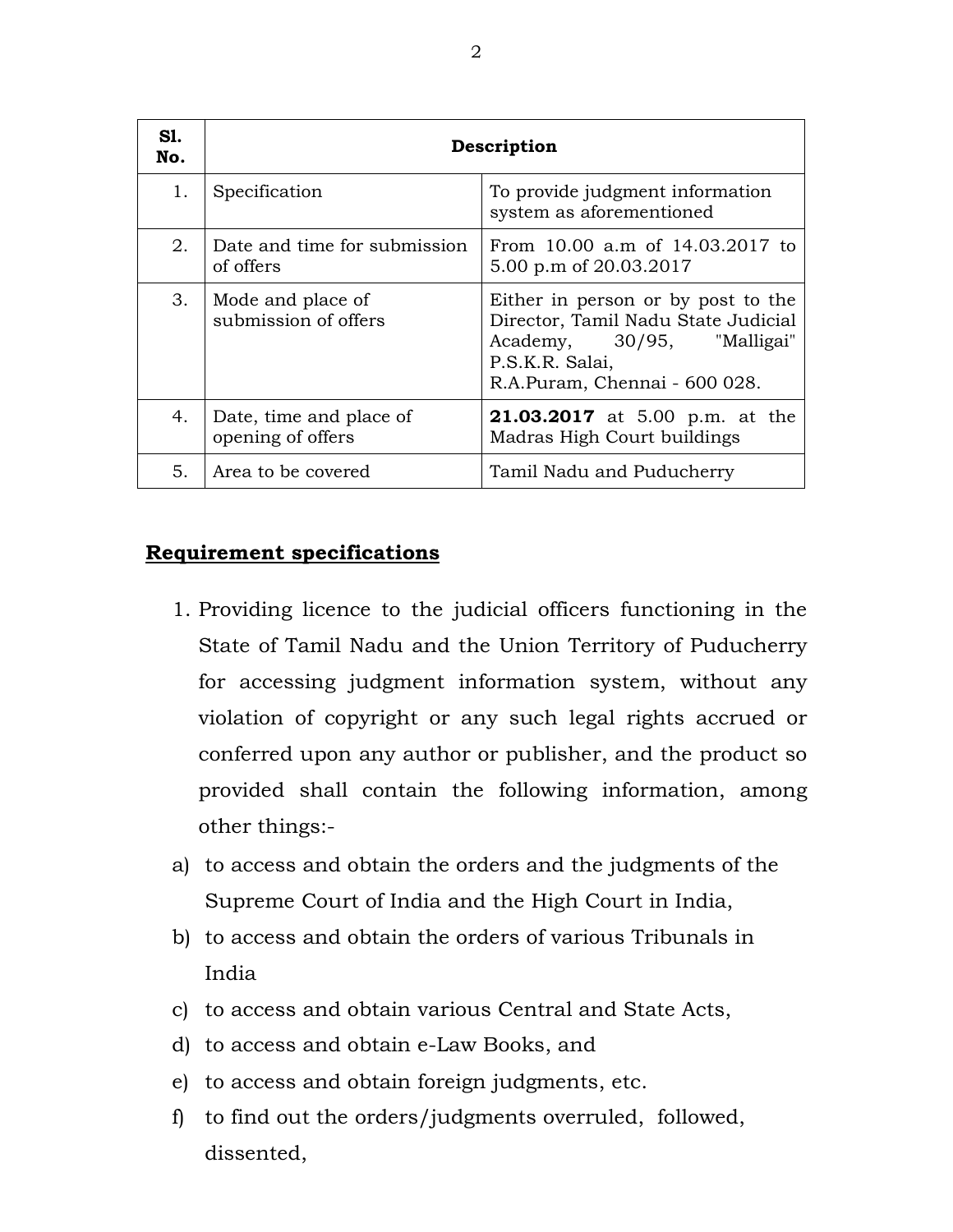- 2. Providing interface compatible with any browser, viz. Internet Explorer, Chrome, Mozilla Firefox, Opera, etc.
- 3. Application shall be compatible with Windows, Linux and Ubuntu (All versions) and it shall support and work in newer/upgraded version of Ubuntu and the prospective license-providers shall ensure that the product works in all the versions, if upgraded in future, without any extra charges.
- 4. Providing access to various judgments and orders and up gradation of such information from time to time.
- 5. Providing tools for search, viz. (1) Search with [Index (Topic, Nominal), Citation, Judge Name, Text, etc.], (2) Special parameters [with operators, "AND", "OR", "NOT" and "NEAR"], (3) Search phrase (with use of double quotations "\_\_\_\_"), (4) Word derivatives (Multiple derivatives search with use of \*), (5) Simultaneous search (all Databases/Resources Supreme Court/High Courts/Statutes/Articles, etc.), and (6) Search within search (to narrow down the search with this facility).
- 6. Providing printing options for printing full judgment, selected text, case notes, etc.
- 7. Providing a toll free number and also e-mail service to all the users for help and support.

#### **Licence Period**

The licence period shall be one year.

3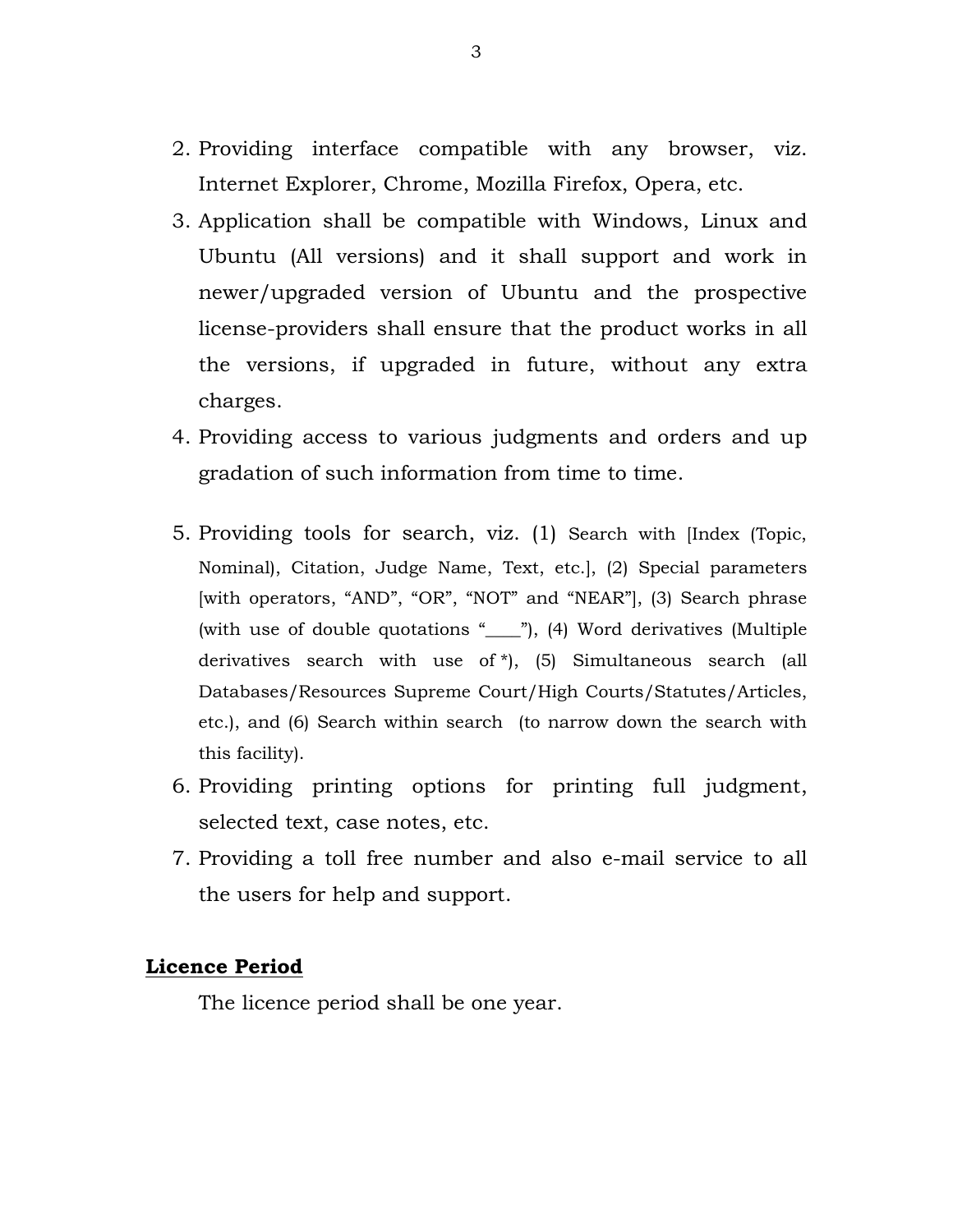#### **Submission of Applications**

Interested persons/parties may submit, in a sealed cover, their offers in the format as prescribed in the Annexure, duly signed by the authorised person, either in person or by post, to **The Director, Tamil Nadu State Judicial Academy, 30/95, "Malligai" P.S.K.R. Salai, Greenways Road, R.A.Puram, Chennai – 600 028, on or before 20.03.2017 at 5.00 p.m.** Any offers received thereafter will not be entertained. The offers will be opened on 21.03.2017 at 5.00 p.m. at the Madras High Court buildings and the shortlisted persons/parties may be called for demonstration on 22.03.2017.

#### **Conditions**

- 1. TNSJA will not be responsible for any delay in submission of offers on the part of the postal department /courier agencies.
- 2. TNSJA may place the orders to the person/party, whose offer is found to be most responsive, competitive and technically sound. The decision of TNSJA, in this regard, shall be final and binding on the persons/parties who submit offers.
- 3. TNSJA, in its discretion, reserves the right to reject all or any of the offers without assigning any reason.
- 4. Incomplete or conditional offers will not be entertained.
- 5. Time schedule must be strictly adhered to.
- 6. Rates should be quoted both in figures and words and preferably typed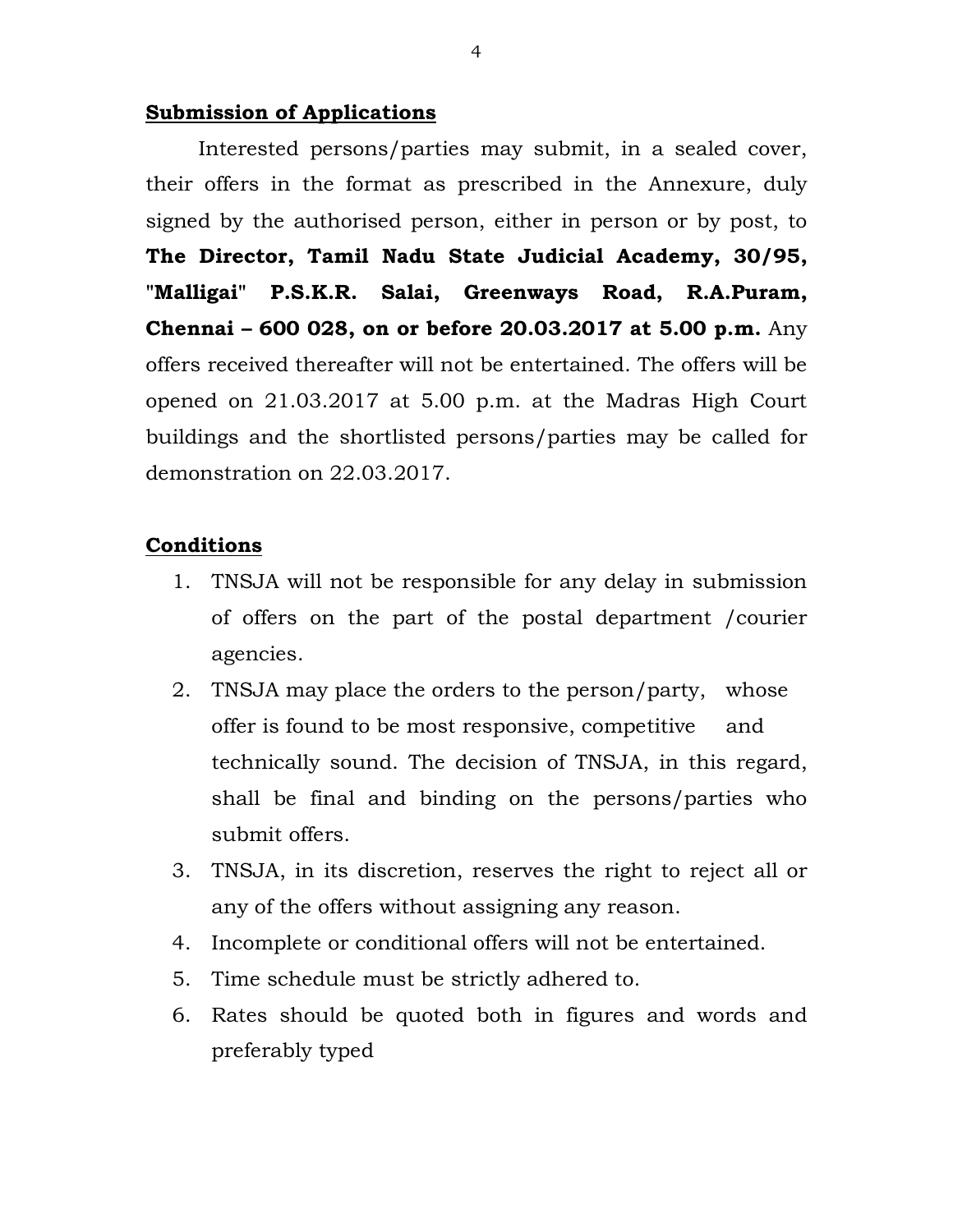- 7. In case of poor performance or delays, liquidated damages (penalty) are likely to be imposed, the orders will be cancelled, and further payment will be stopped.
- 8. It will be the discretion of TNSJA to accept or not the lowest rates.
- 9. No increase in rates for providing the service or for material will be entertained for any variation in the market during the licence period.
- 10. The persons/parties, who submit offers, can withdraw their offers before the opening of offers.
- 11. The persons/parties, who submit offers, can send their representatives at the time of opening of offers.

Sd/- XXXXX

Place: Chennai DIRECTOR Date : 13.03.2017 Tamil Nadu State Judicial Academy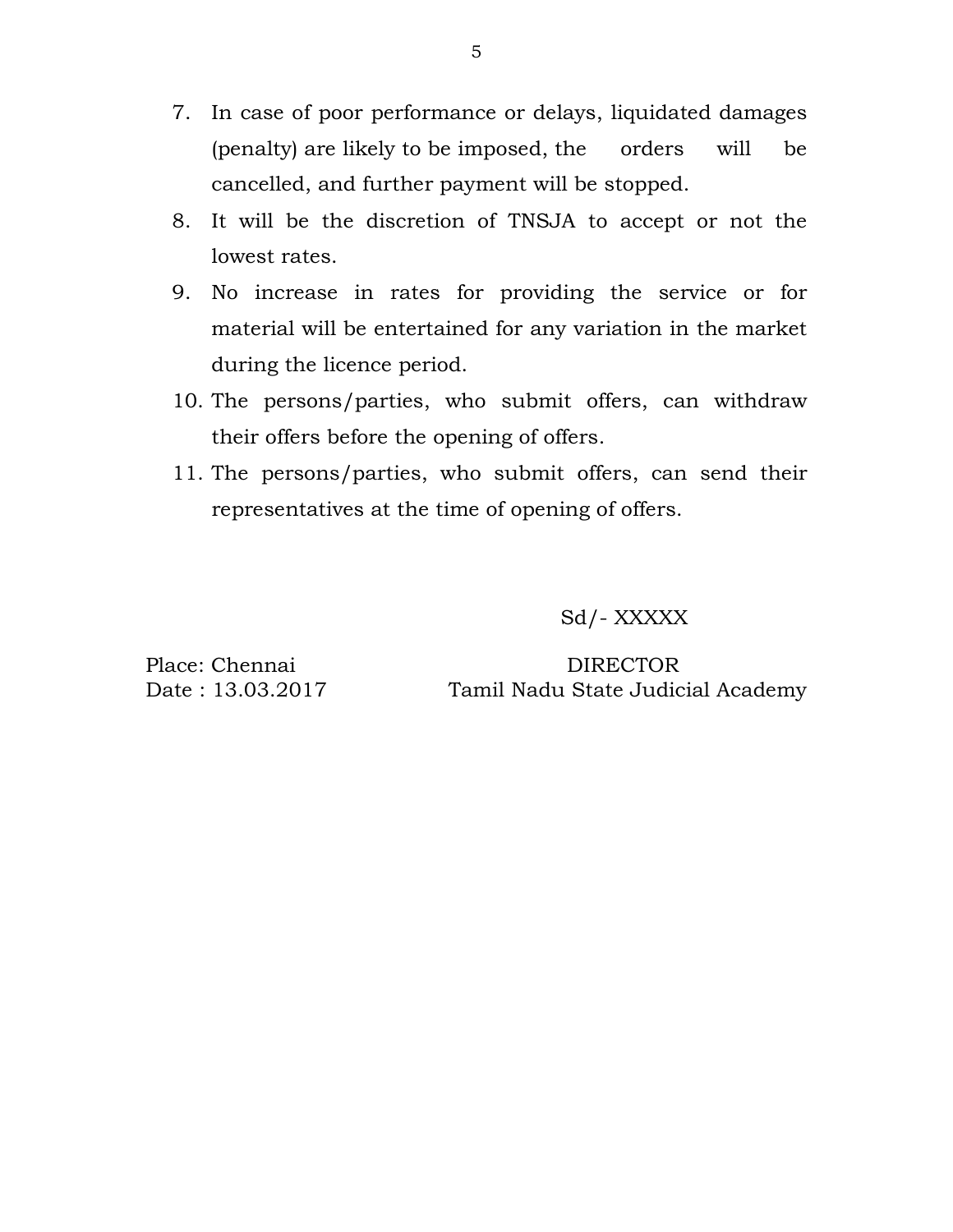### **FORMAT**

| 1. | Name of license-provider/party                                                                                                                                            |  |
|----|---------------------------------------------------------------------------------------------------------------------------------------------------------------------------|--|
| 2. | Address for correspondence                                                                                                                                                |  |
|    | a) Regd. Office                                                                                                                                                           |  |
|    | b) Branches, if any                                                                                                                                                       |  |
| З. | Telephone Nos.                                                                                                                                                            |  |
|    | a) Registered Office                                                                                                                                                      |  |
|    | b) Branches, if any                                                                                                                                                       |  |
| 4. | Details of the service provided                                                                                                                                           |  |
|    | a) Data Coverage                                                                                                                                                          |  |
|    | b) List of Journals covered                                                                                                                                               |  |
|    | c) Product Features                                                                                                                                                       |  |
|    | d) Proprietary Certificate                                                                                                                                                |  |
|    | e) Product Brochure                                                                                                                                                       |  |
| 5. | Details of previous similar<br>project undertaken (use<br>separate sheet, if necessary)                                                                                   |  |
| 6. | Name(s) of Partners (if any)                                                                                                                                              |  |
| 7. | Particulars of the High Courts<br>and the State Judicial<br>Academies, if any, who are the<br>clients of the licence-provider,<br>during the period of last five<br>years |  |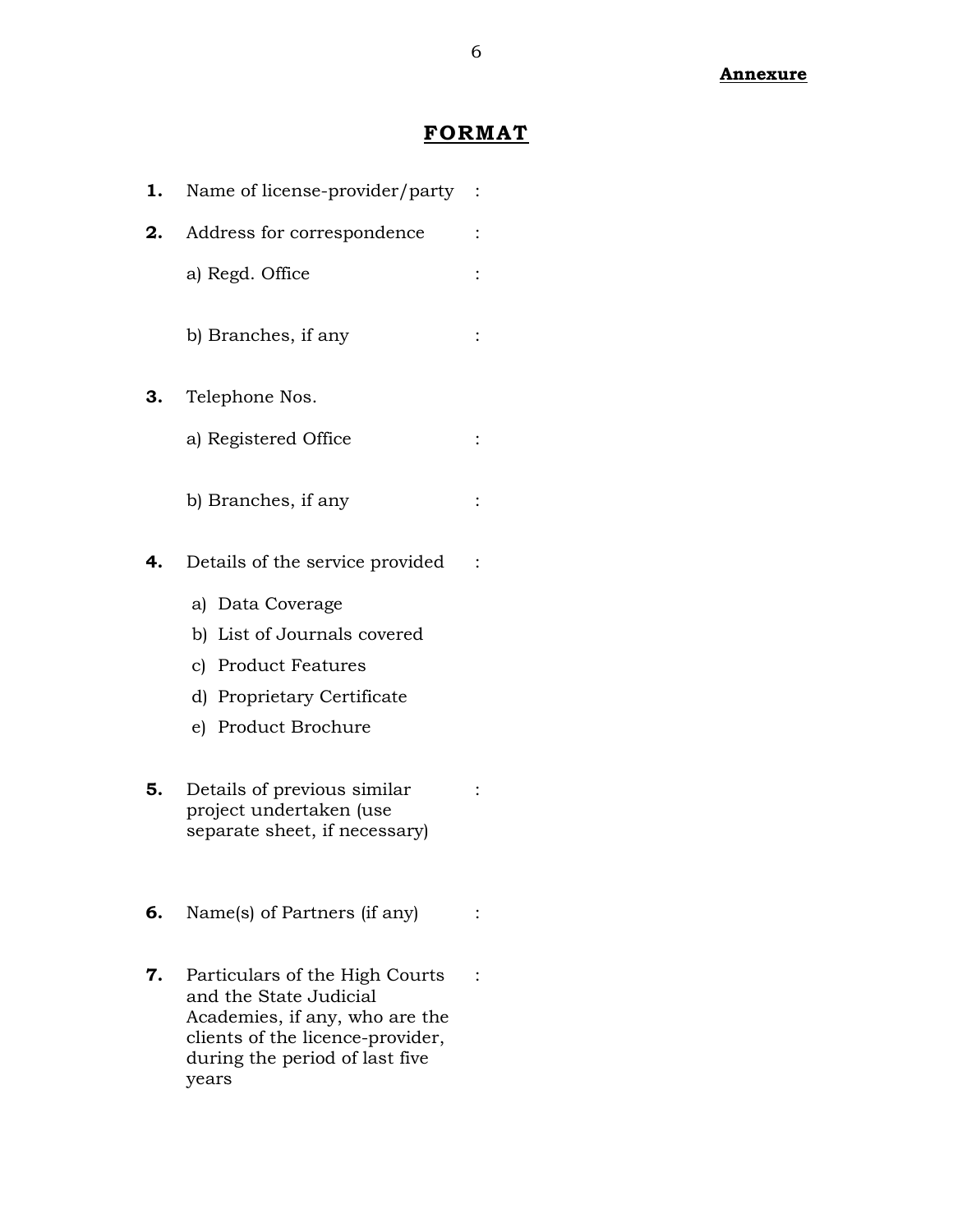### **8.RATES**

### **a) Online**

| SL.No.   Particulars   | Number   | Unit Price (Nett)<br>(including taxes, service and<br>installation charges, etc.) |       |
|------------------------|----------|-----------------------------------------------------------------------------------|-------|
|                        | of Units | Figures                                                                           | Words |
| Annual<br>Subscription | 1,000*   |                                                                                   |       |

## **b) Offline**

| SL.No.   Particulars   | Number   | Unit Price (Nett)<br>(including taxes, service and<br>installation charges, etc.) |       |
|------------------------|----------|-----------------------------------------------------------------------------------|-------|
|                        | of Units | Figures                                                                           | Words |
| Annual<br>Subscription | $1,000*$ |                                                                                   |       |

# **c) Application Software on mobile phone**

| SL.No.   Particulars   | Number   | Unit Price (Nett)<br>(including taxes, service and<br>installation charges, etc.) |       |
|------------------------|----------|-----------------------------------------------------------------------------------|-------|
|                        | of Units | Figures                                                                           | Words |
| Annual<br>Subscription | $1,000*$ |                                                                                   |       |

## **d) Online and Offline**

| SL.No.   Particulars   | Number   | Unit Price (Nett)<br>(including taxes, service and<br>installation charges, etc.) |       |
|------------------------|----------|-----------------------------------------------------------------------------------|-------|
|                        | of Units | Figures                                                                           | Words |
| Annual<br>Subscription | 1,000*   |                                                                                   |       |